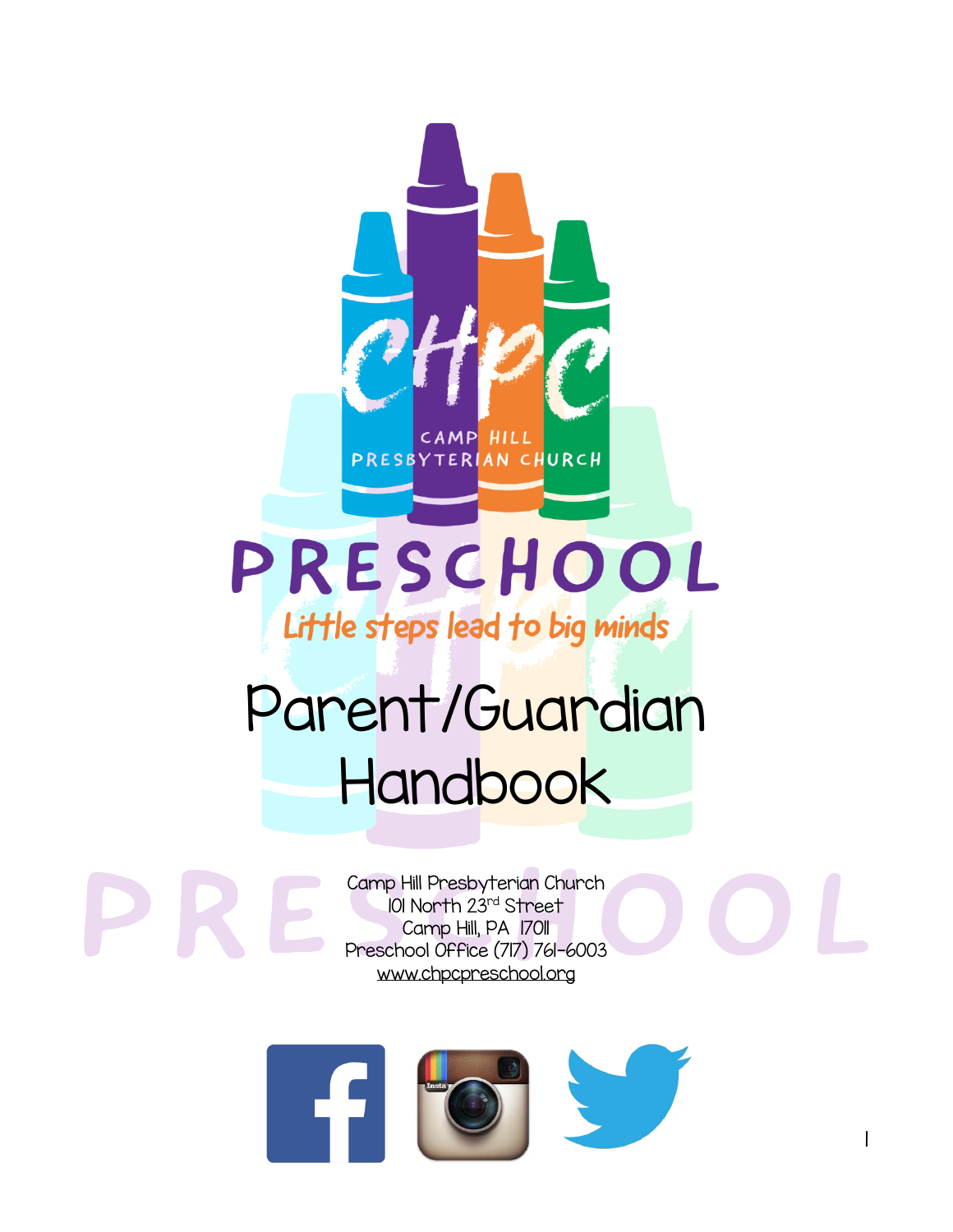# Table of Contents

| 3   |
|-----|
|     |
|     |
|     |
|     |
|     |
|     |
|     |
|     |
|     |
|     |
|     |
|     |
|     |
|     |
|     |
|     |
|     |
|     |
|     |
|     |
|     |
|     |
|     |
|     |
|     |
|     |
| .15 |
|     |
|     |
|     |
|     |
|     |
|     |
|     |
|     |
|     |
|     |
|     |
|     |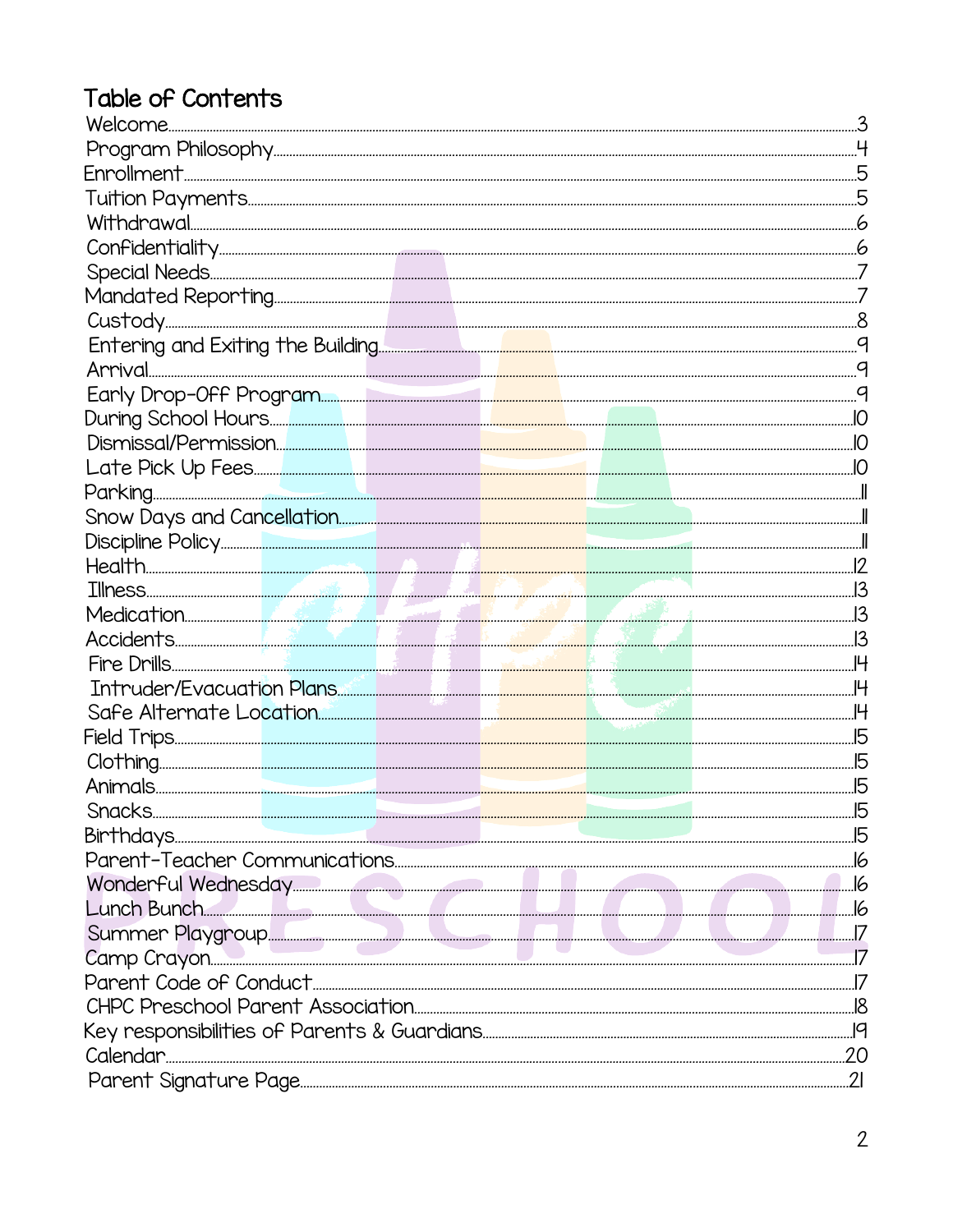# WELCOME!

Dear Families,

Since 1956, the Camp Hill Presbyterian Church Preschool has been providing a quality and age-appropriate program for the very young. Our dedicated, experienced and well-trained teachers are eager to provide a stimulating and creative educational environment for your child. With cheerful classrooms and safe play areas, the preschool is committed to the overall intellectual, physical, social and emotional development of each child.

This Handbook contains important information about our program and should answer any questions and ease any concerns you may have.

We encourage you to consider joining our CHPC Parent Preschool Association. This association helps support our teachers and our program with a variety of activities throughout the school year.

We are pleased you have chosen to be a part of a rich tradition and a bright future. If you have any questions or concerns, please call, email or stop by my office. I'm here to help. We're looking forward to a great year.

Dana R. Tarnoci

Dana B Tarnoci Preschool Director

#### DIRECTOR

The Director of our school, Dana B Tarnoci, is an employee of the Camp Hill Presbyterian Church. Dana received her Bachelor of Science degree in Elementary Education from Bowling Green State University. She previously taught at the school for eight years before assuming the role as director in 2019. The Preschool office is located on the corner of the two hallways on the upper level of the Kuhn Education Center. Feel free to see Dana with any questions or concerns you may have. You can reach her by phone at 717-761-6003 or email her at dtarnoci@thechpc.com.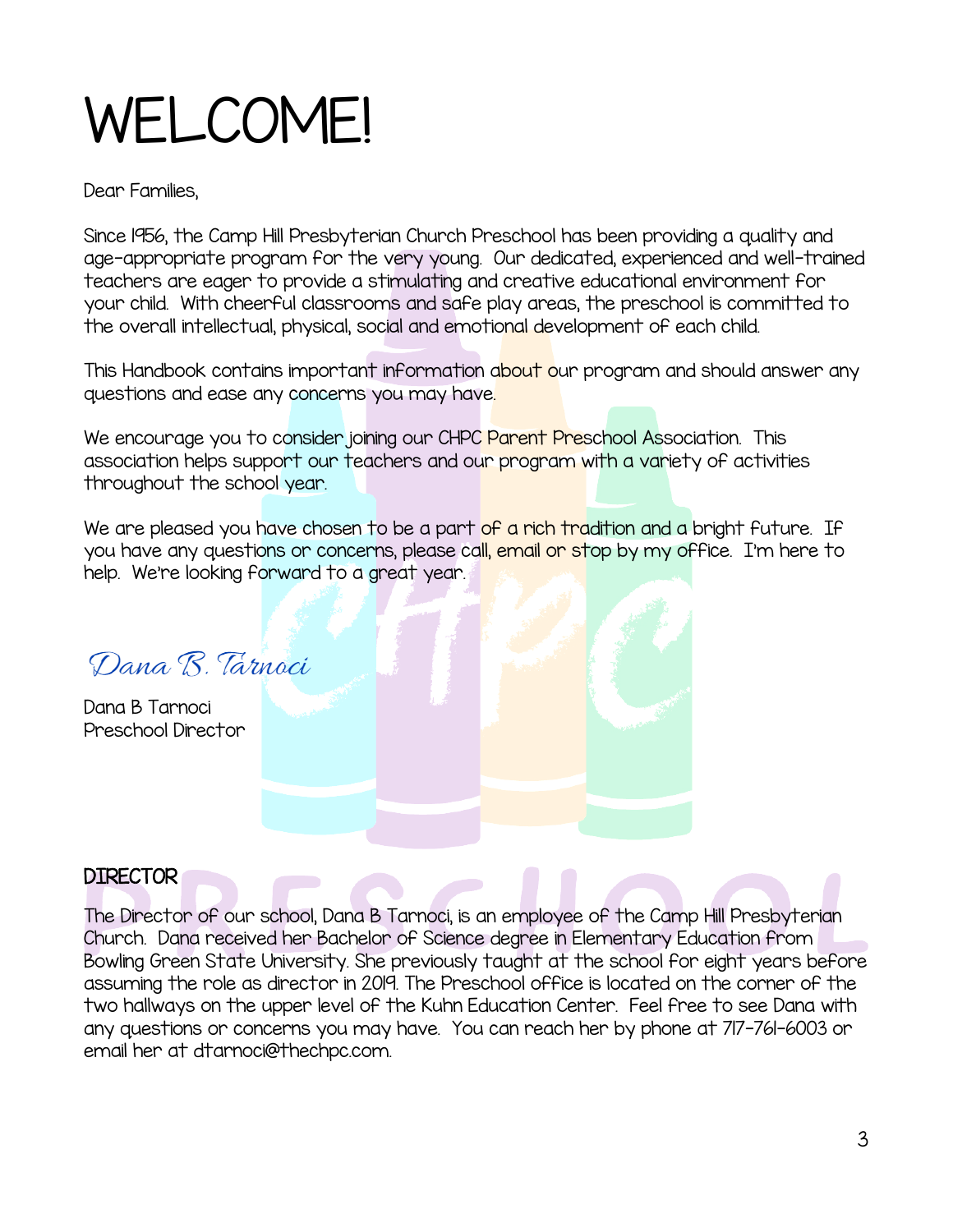# OUR MISSION

The CHPC Preschool is a ministry of the church proudly serving the needs of the Community since 1956 by offering developmentally appropriate experiences, encouraging young children's perpetual curiosity, inexhaustible energy, enormous capacity for wonder and readiness to learn. In a safe environment planned and equipped especially for the young child, the preschool provides opportunities for all children to enlarge their spheres of relationships, their knowledge of their world and their ability to express themselves. Small classes ensure strong parentteacher communication while trained educational leaders promote the social, emotional, and academic growth of each unique child.

# OUR GOALS

• To prepare children for success in their academic future through fun, educational, and creative play and classroom experiences.

ï

- To develop individuality by nurturing feelings of self-worth, security, and uniqueness in a loving, caring atmosphere.
- To develop, nurture and promote sensitivity to others (children and adults) through socialization, curriculum, and experiences.
- To expand on a child's awareness of their environment and surroundings.
- To enhance and continually develop fine and large motor skills through healthy and physical activities.

# NURTURE MINISTRY

The Preschool is under the supervision of the Nurture Ministry, a sub-committee of the Session.

# Í SCI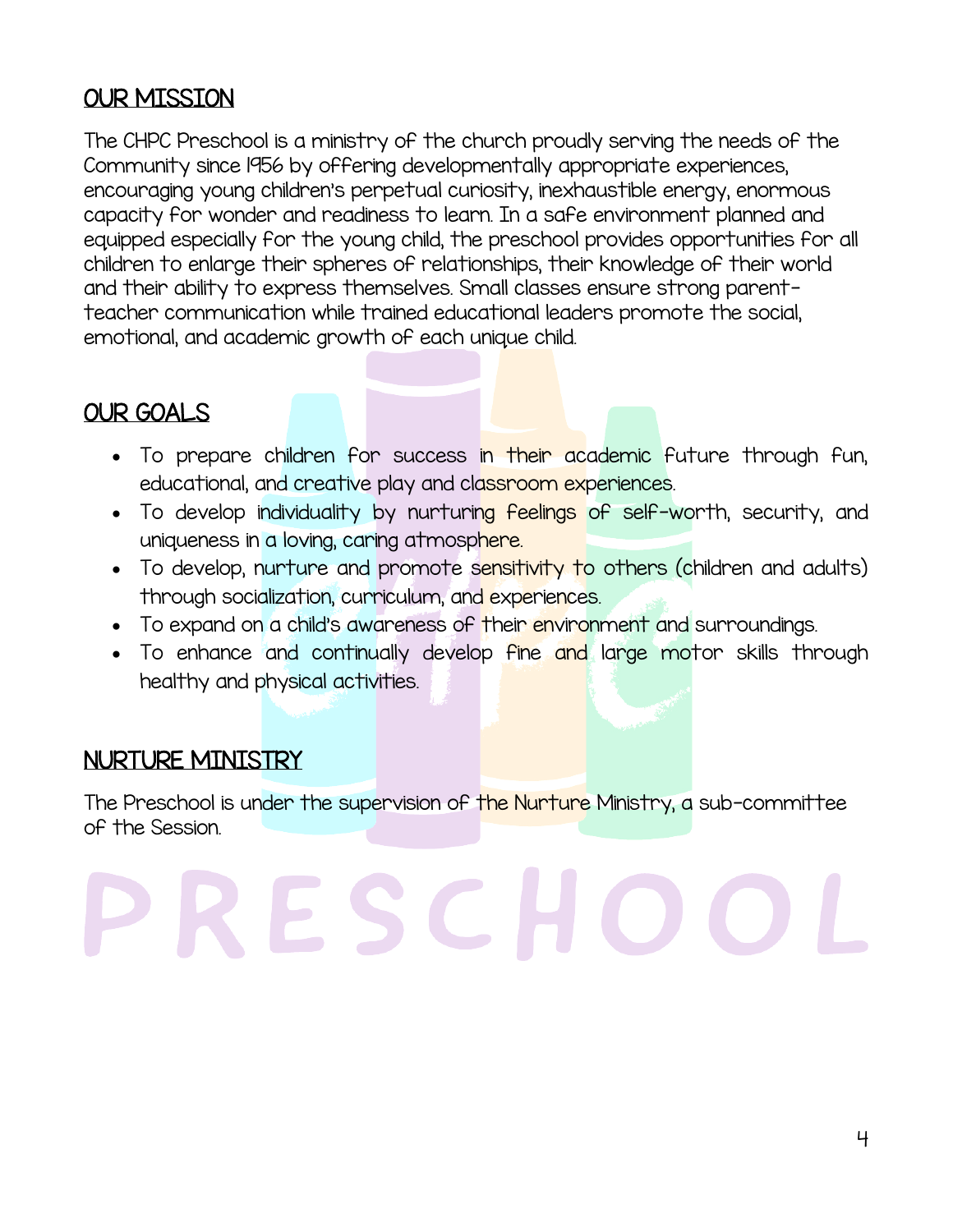#### ENROLLMENT

Our Preschool is open to children from 21 months to 6 years of age. Enrollment is granted without regard to a child's race, color, creed, religion, national origin, gender or disability.

Parents/guardians can apply for enrollment by completing the registration form and paying the \$40 registration fee. Registration begins in January and continues until all spots are filled. Parents must register their child each year. We register students throughout the school year as spots become available. The registration fee is non-refundable and when paid prior to June, will hold the child's spot until July  $I<sup>st</sup>$  when September's tuition payment is due.

Enrollment is contingent upon receipt of the completed registration form, registration fee and first tuition payment. CHPC Preschool reserves the right to dismiss any parent or child at any time without cause.

Continued enrollment at CHPC Preschool is contingent upon the parents and child's adherence to the policies and procedures at CHPC Preschool as outlined in this handbook, including, but not limited to, timely payment of all fees and tuition.

Parents are required to notify CHPC Preschool immediately should any of the information collected at the time of enrollment change.

#### TUITION PAYMENTS

Tuition for 2-day classes is \$120.00/month, 3-day classes is \$140.00/month, 4-day classes is \$160.00/month, and the Pre-K class is \$180.00/month. The total annual tuition payment is divided into 9 monthly payments for your convenience. First Steps tuition is pro-rated according to how many days your child attends each month. Checks are to be made payable to *Camp Hill Presbyterian Preschool* OR CHPC Preschool. Tuition payments are due the first of each month for the following month. There will be 9 payments made, including the payment made during the summer month<mark>s. *Payments received after the IO<sup>th</sup> of each* </u></mark> month will be levied a \$20 late fee.

Any check that is returned due to *Insufficient Funds* will be assessed a service charge of \$20.

Payments can be sent to:

Camp Hill Presbyterian Church Attn: Preschool 101 North 23rd Street Camp Hill, PA 1701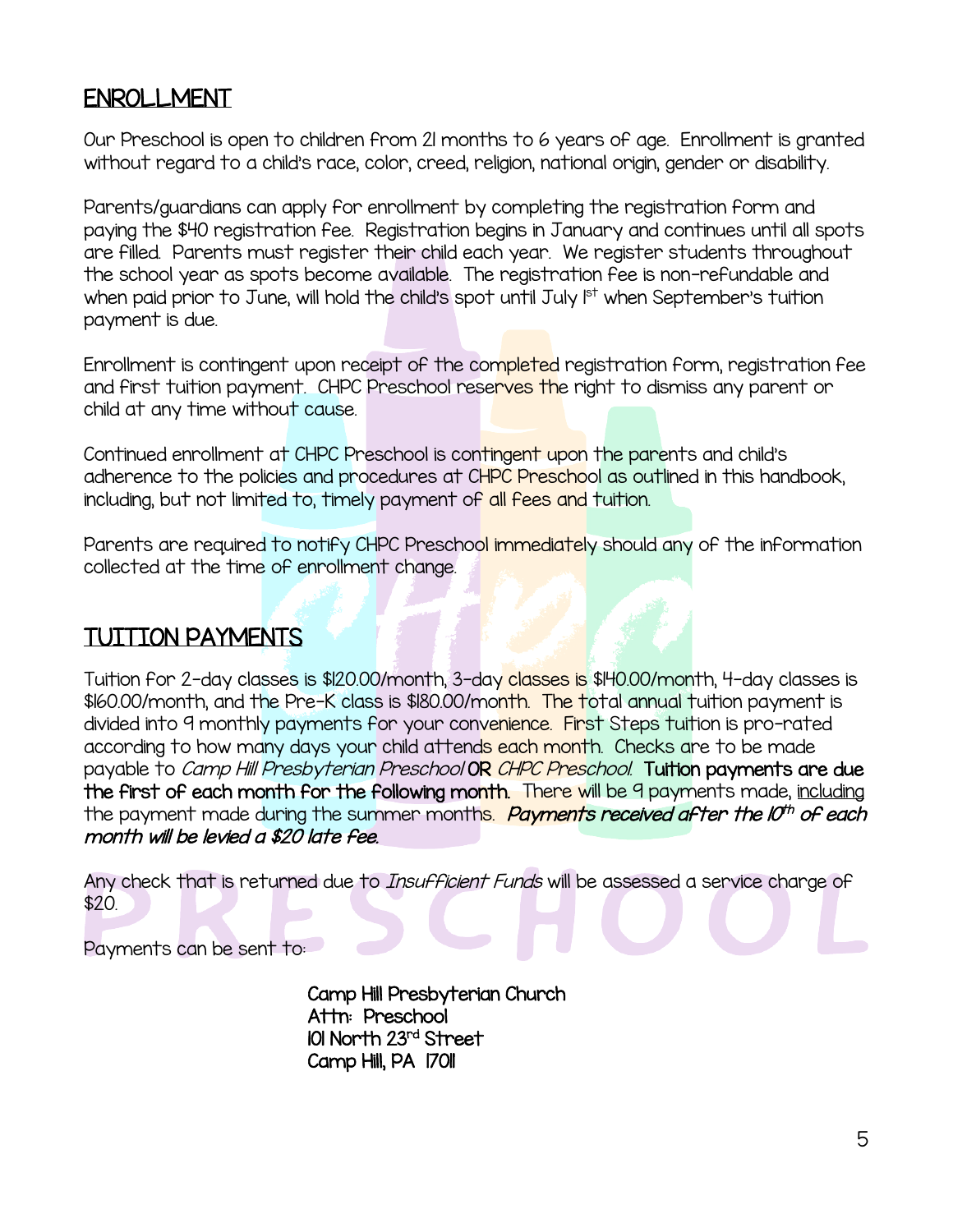Payments can be placed in the black mailbox located on the wall next to the Preschool Director's door. Online payments are also available. If using online payment, please include the 3% transaction fee. This covers the cost of using an online merchant payment system.

Non-payment of tuition is grounds for immediate dismissal from the program. Timely payments are essential for continued enrollment at CHPC Preschool. If you anticipate difficulty with paying on time, please discuss this matter with the director immediately.

Please Note: If your child will be gone on vacation whether it is one week or two months, tuition must still be paid to keep their spot in the Preschool. Failure to do so will result in a loss of a spot when you return.

Í

#### WITHDRAWAL

If you must withdraw your child, for any reason, the Preschool Director should be notified at least one month in advance. Our Preschool is supported only by tuition payments, and we will need this time to fill your child's spot. Tuition is non-refundable.

#### CONFIDENTIALITY

Within our school, confidential and sensitive information will only be shared with employees of CHPC Preschool when needed, to care for your child appropriately and safely. Confidential and sensitive information about our faculty, other parents and/or children will not be shared with parents/guardians, as CHPC Preschool strives to protect everyone's right of privacy. Confidential information includes, but is not limited to names, addresses, phone numbers, disability information, or health related information of anyone associated with CHPC Preschool.

Outside of CHPC Preschool, confidential, and sensitive information about a child will only be shared when the guardian of the child has given express written consent, except where otherwise provided by law.

You may observe children at our school who are disabled or who exhibit behavior that may appear inappropriate (i.e. biting, hitting, and spitting). You may be curious or concerned about the other child. Our Confidentiality policy protects every child's privacy. Employees of CHPC Preschool are strictly prohibited from discussing anything about another child with you.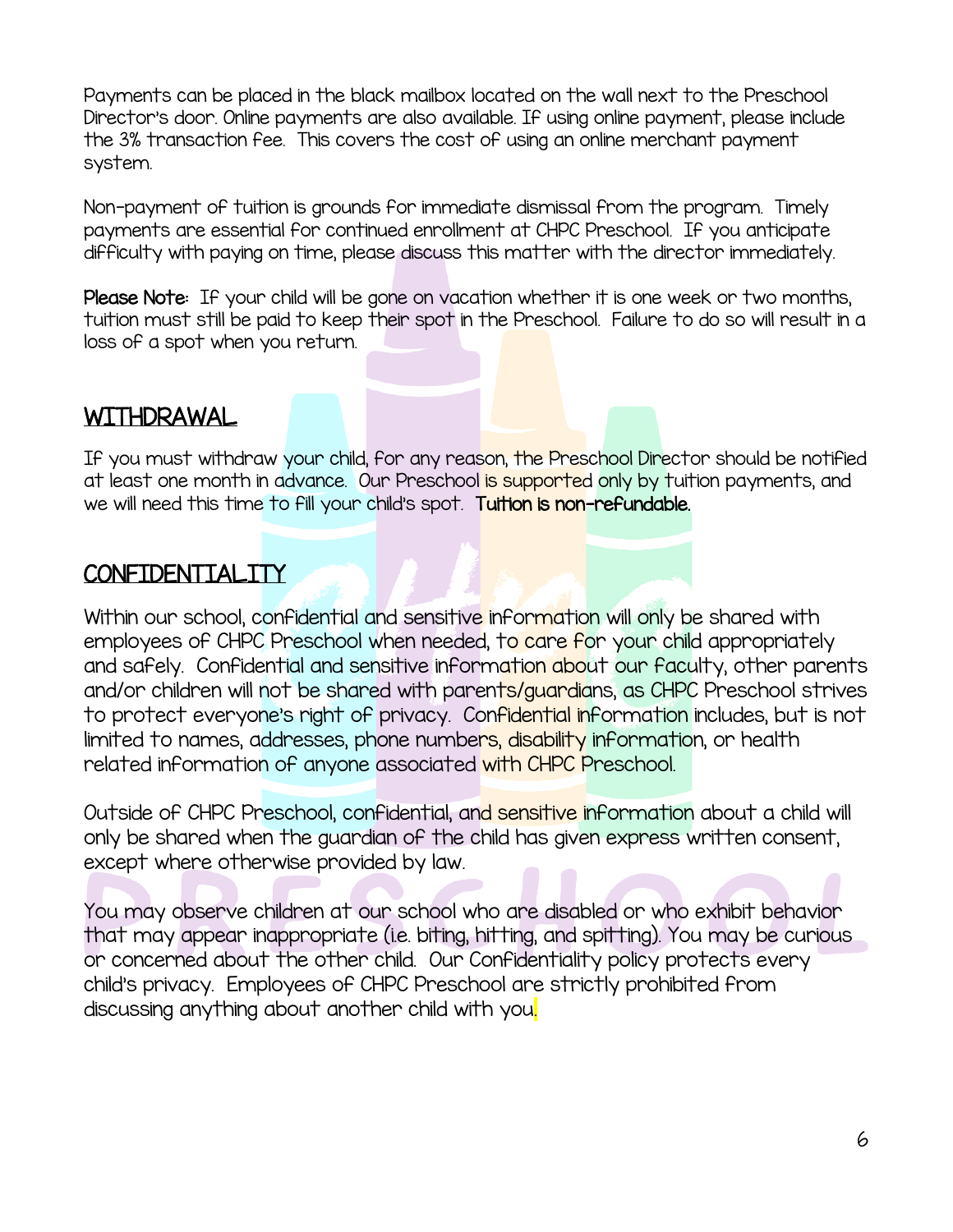# CHILDREN WITH SPECIAL NEEDS

Accommodation of children with special needs is an integral and vital part of the CHPC Preschool. All situations will be evaluated on a case-by-case basis. Evaluations for appropriateness regarding enrollment will be conducted by outside professional organizations working with that child, the Preschool Director and the teachers who are involved. Special attention should be paid to the child's special needs (including severity), the Preschool's resources to accommodate the child, and to ensure that equitable preschool experiences exist for all children in the classroom. Should enrollment be approved for a child who requires a full-time aide to be with him/her in the classroom, that trained aide must be always present with the child in the classroom. If the aide is not available to accompany the child to class, the child may not attend Preschool for that day or period of time.

The CHPC Preschool reserves the right to alter a child's placement or enrollment based on the following:

- Non-disclosure of identified needs at registration or time of diagnosis.
- Failure to provide current or updated intervention documentation (IEP) at the time of registration or during the school year.
- Only one child requiring inclusion support shall be enrolled in each class.
- An agreement between the Director and the classroom teachers that current placement is ineffective and inappropriate and does not allow for equitable experiences for all students enrolled in the class.

If observations are necessary by outside organizations (i.e., CAIU, school districts, private consultants, etc.) only one person will be permitted in the classroom at any given time and must be pre-authorized and scheduled to visit in advance with the Director of the Preschool.

Children receiving special support services will have an educational plan in place prior to the start of the school year or within 60 days after needs are identified. The teachers, Director, parents, and support organizations shall use support services (CAIU, Vista School, etc.) recommendations as a basis to develop educational goals and plans for implementation. Copies of all documentation must be maintained by both the Director and classroom teacher.

#### MANDATED REPORTING

Under the Child Protective Services Act, mandated reporters are required to report any suspicion of abuse or neglect to the appropriate authorities. The employees of CHPC Preschool are considered mandated reporters under this law. The CHPC Preschool employees are not required to discuss their suspicions with parents/guardians prior to reporting the matter to the appropriate authorities, nor are they required to investigate the cause of any suspicious marks, behavior, or condition prior to making a report. Under the Act, mandated reporters can be held criminally responsible if they fail to report suspected abuse or neglect. We at CHPC Preschool take this responsibility very seriously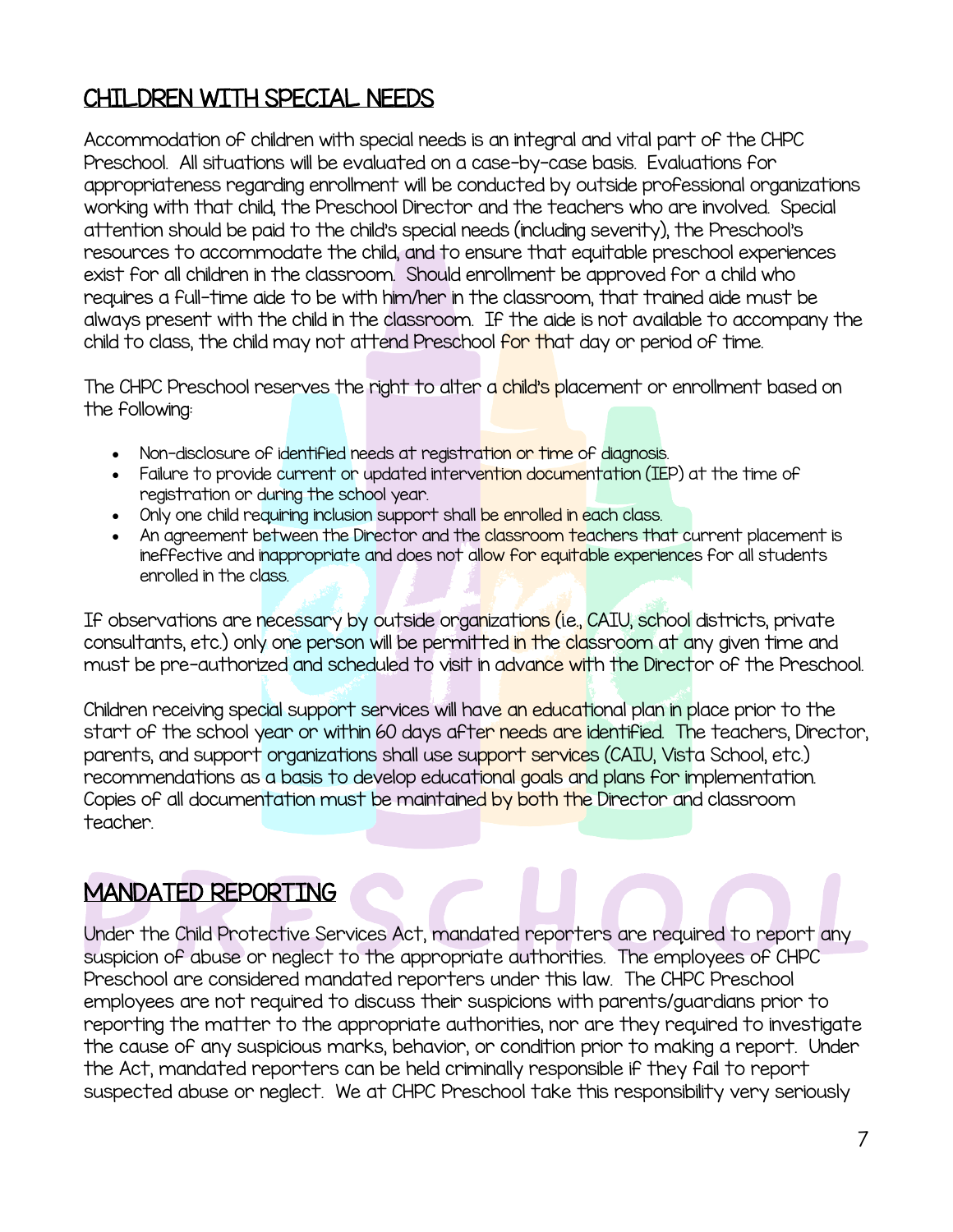and will make all warranted reports to the appropriate authorities. The Child Protective Services Act is designed to protect the welfare and best interest of all children. As mandated reporters, the staff of CHPC Preschool cannot be held liable for reports made to Child Protective Services which are determined to be unfounded, provided the report was made in "good faith."

Causes for reporting suspected child abuse or neglect include, but are not limited to:

- Physical abuse Physical child abuse occurs when a child is purposely physically injured or put at risk of harm by another person such as unusual bruising, marks, or cuts on the child's body.
- Emotional abuse. Emotional child abuse means injuring a child's self-esteem or emotional well-being. It includes verbal and emotional assault - such as continually belittling or berating a child — as well as isolating, ignoring, or rejecting a child.
- Medical abuse Medical child abuse occurs when someone gives false information about illness in a child that requires medical attention, putting the child at risk of injury and unnecessary medical care.
- Neglect Child neglect is failure to provide adequate food, shelter, affection, supervision, education, or dental/medical care

# **CUSTODY**

In the case of separated or divorced parents and/or guardianship, the school requires that court ordered documentation pertaining to the child, which designates the guardian with primary physical custody be on file in the Director's office. A child will be released to their parent or guardian at dismissal unless court documentation restricts one of them from access.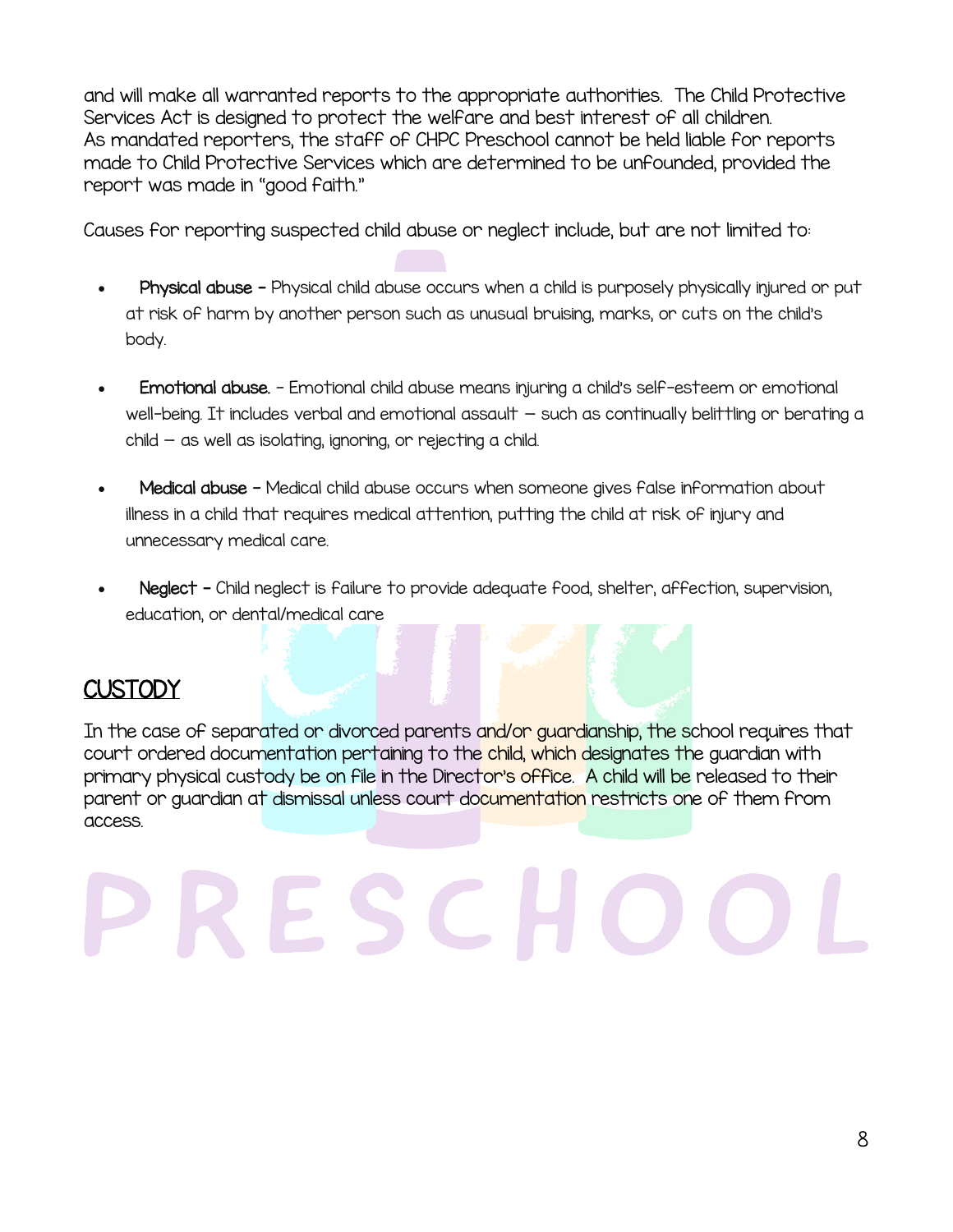#### ENTERING AND EXITING THE BUILDING

CHPC Preschool runs a morning program. We have multiple classes that start at staggered times. Once school is in session, all doors are locked and will not re-open until the end of our morning. There is a doorbell on our "Apple" door (door between the preschool and fire department) that you may ring of you need access during school hours.

To alleviate congestion in the halls, we are asking that all parents enter and exit the Education Center through the doors assigned to your child's class. Your cooperation is greatly appreciated.

 $22<sup>nd</sup> Street ( $1<sup>st</sup> door$ ) - Apple *Rooms 2*, 3, 8  $12/13$  and 15$  $22<sup>nd</sup> Street (2<sup>nd</sup> door) - Owl$ 

Rooms  $\overline{7}$ , 8, 10 and 11

All families will exit the building using the door that is closest to the parking lot.

#### ARRIVAL

Children are required to be escorted by their parent/guardian or the adult dropping them off to their designated room. Children are required by law to always be supervised while in the church facility. The teachers are busy preparing their rooms for the day prior to the starting times. If you arrive early, you are invited to wait in the preschool waiting room (if available) or hallway, with your child until the classroom doors are opened.

Some children exhibit separation anxiety when it is time for their parent to leave. CHPC Preschool believes it is best for parents to tell the anxious child upon arrival that they will kiss, hug and say goodbye. This will prepare the child for their departure. The employee present in the classroom, will comfort and assist the child through this time. Parents are asked to leave after saying goodbye. The longer the parent of an anxious child drags out departure, the more anxiety the child is likely to feel. The professional employees of CHPC Preschool are available to discuss other options if the child does not settle into the arrival routine after a reasonable period.

#### EARLY DROP-OFF PROGRAM

Early Drop-Off is offered as a way to help parents who have to be at work or available for an early-morning appointment.

Pre-registration and payment are required. Children will be in attendance with one or more members of our preschool staff during the time prior to school opening. Children will be accompanied to their classrooms at the start of their day by a staff member. Sign-up sheets for this program are available in the Preschool Office. The cost for this service is \$5.00/day. The EDO program begins at 8:30 AM. You can drop your child off in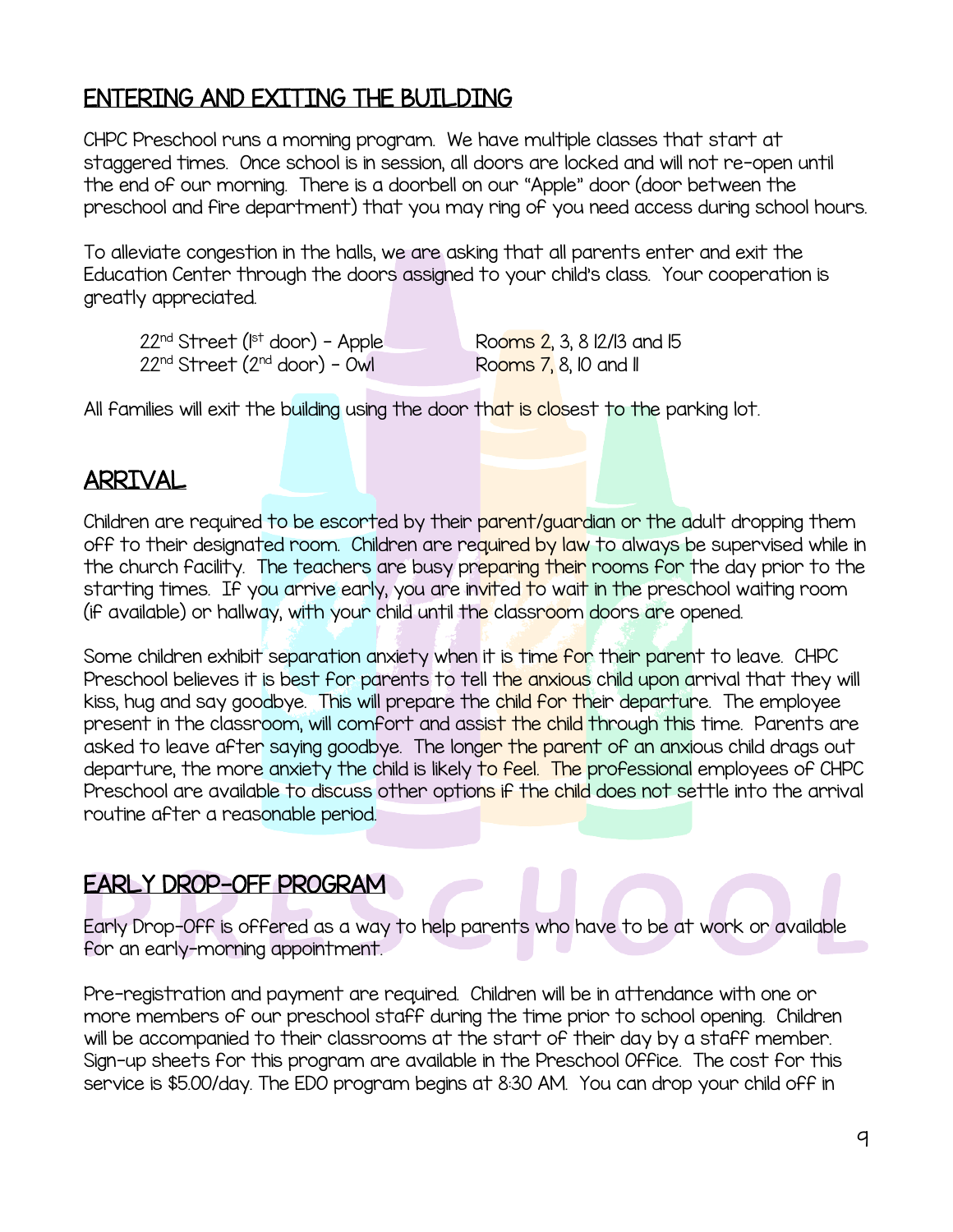the designated room as early as 8:30 AM or any time after that prior to 9 AM. This service is not offered on delayed opening schedule days.

# DURING SCHOOL HOURS

While school is in session, our school is locked and only authorized personnel may be in the Kuhn Education Center, including the bathrooms across from the preschool office. If you choose to stay at school during our morning hours, you must remain in either the preschool waiting room or the church gathering place. If you would like to observe your child in their classroom, please contact the director and set up a time for you to come, sign in and observe from the hallway or in the class. These rules are established for the safety of your children.

#### DISMISSAL/PERMISSION

At the beginning of the year, parents/guardians will be presented with an Emergency/Alternate pick-up form. Parents/guardians are encouraged to include any persons who, during events, may at one time be asked to pick up their child from CHPC Preschool.

- Children will be dismissed one by one from their classrooms to a parent or other adult indicated by the parent.
- Please be prompt; your child will be looking for you!
- If an emergency arises, please call the Preschool office at 761-6003.
- If someone different is to pick up your child, please let your child's teacher know in writing. We will not dismiss a child to anyone other than a parent without prior written notification. Individuals picking up the children should be prepared to show identification if necessary.

All changes and/or additions to the Emergency/Alternate Pick-up form must be made in writing and be dated and signed. Only custodial parents/guardians have the right to make changes or additions to this form.

# LATE PICK-UP FEES

The Director or classroom teacher may recommend that a late fee be imposed for instances of late pick up from Preschool sponsored programs. This late fee would be a maximum of the following: \$5 for the first 10 minutes and \$1 for each additional minute. Written documentation of habitual tardiness on the part of a parent or caregiver must be kept and provided to the Director. A formal written warning will be issued prior to the enforcement of a financial penalty.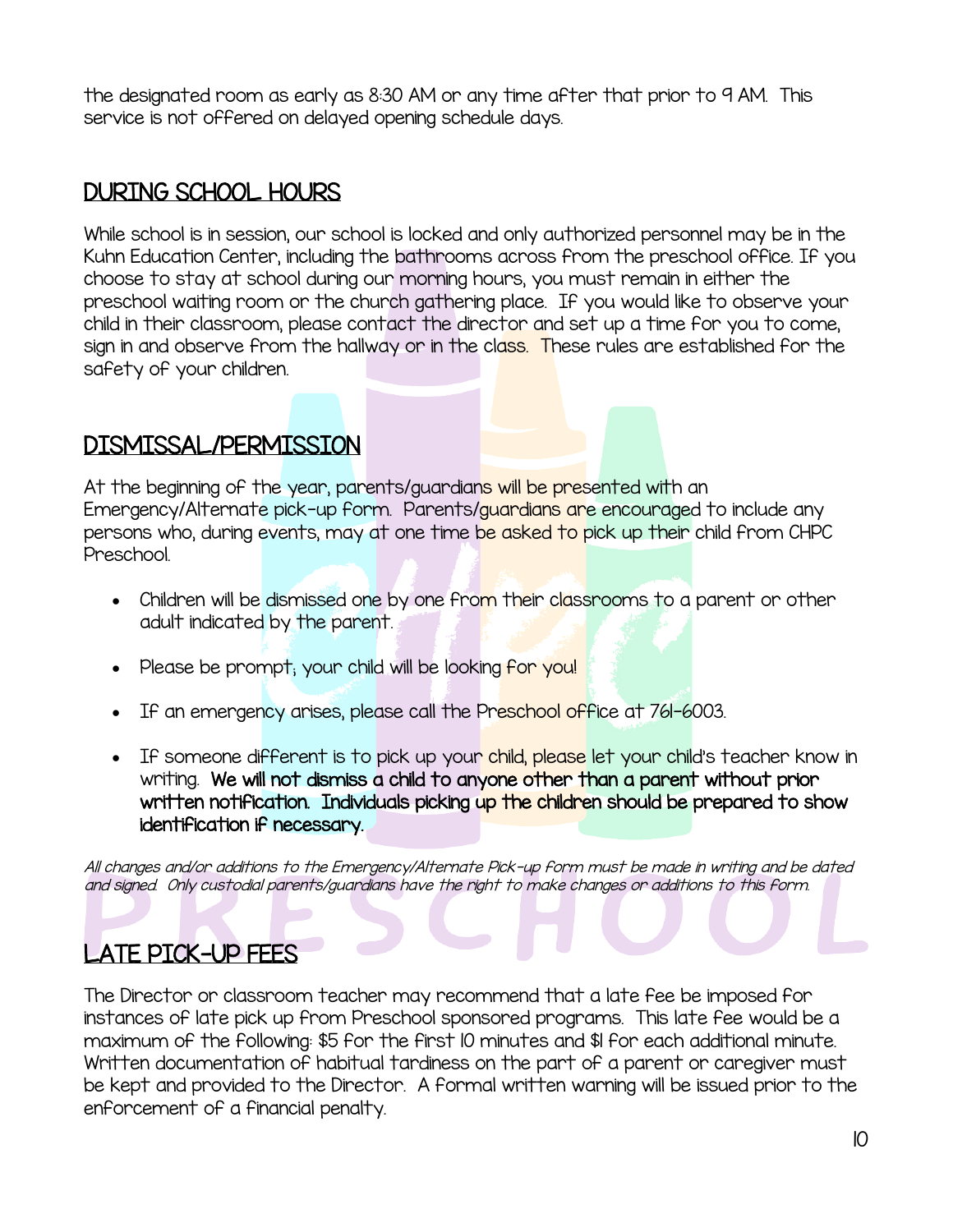#### PARKING

 $\overline{\phantom{a}}$ 

You may park in the church lot or the municipal lot near the fire station. Proceed cautiously when in this area. Do **not park on 22<sup>nd</sup> Street in the alley between the church** and the fire station. This street is used for emergency vehicle exit and needs to be always kept clear.

Drive carefully in and out of the parking lot and in the vicinity of the Preschool. Small children are hard to see, and their safety is our utmost concern. Please do not use your cell phones when driving in and around the preschool.

NOTE: On the Walnut Street side of the church parking lot, the two end drives are ENTER and the center is EXIT, please observe these directions when parking.

#### SNOW DAYS AND CANCELLATION

 Our families live within a wide suburban area and many of our staff members live outside of Camp Hill. If our school will be closed or delayed due to inclement weather, you will receive a notification no later than 7:30am. You may also check the website and other forms of social media for updates.

If the preschool is on a delayed schedule, classes will begin at 10:30 or 10:45 am and dismiss at 12:00 or 12:15 pm. If a delayed opening occurs on a Tuesday, Wednesday or Thursday, Lunch Bunch and Wonderful Wednesday will dismiss at their regular time. j

#### DISCIPLINE POLICY

CHPC Preschool is committed to the well-being of each child. To provide a safe, loving, and stimulating environment, we expect a certain degree of cooperation from each child and parents as well. Therefore, we place a great emphasis on encouraging appropriate behavior of children to help them develop self-control, self-confidence, and self-discipline. An effort is made to help children understand why some behaviors are not acceptable, and suggestions for more desirable behaviors are offered.

Classroom rules children are expected to follow are:

- 1. Be safe by keeping your hands, feet and objects to yourself.
- 2. Be respectful and kind to others.
- 3. Be responsible for yourself and your play area.
- 4. Be a good listener especially to your teacher.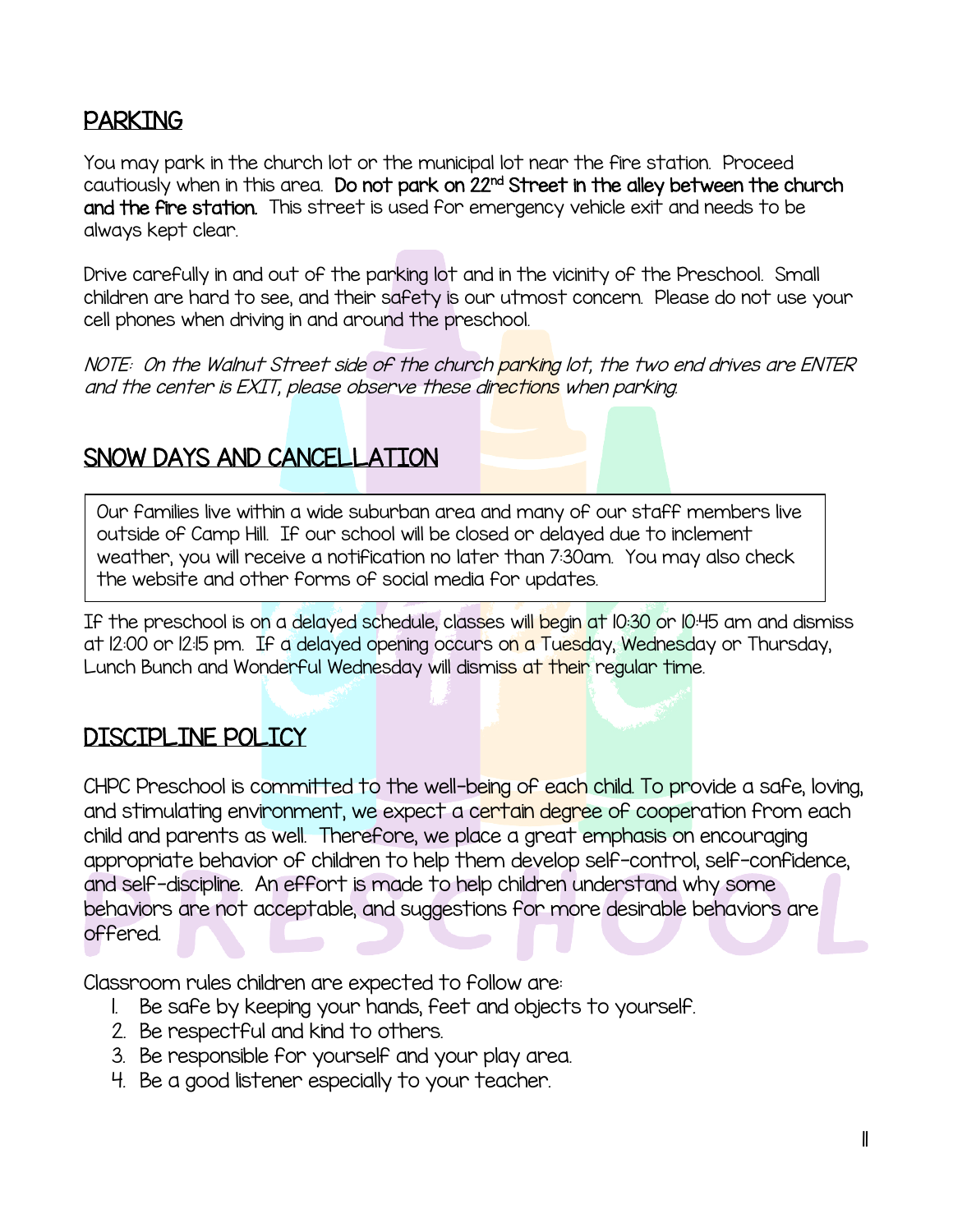To ensure the safety of all our students and staff, the CHPC Preschool staff will implement a positive discipline program. Children involved in our program are expected to follow the rules and direction of the preschool staff. The following are guidelines used when disciplinary action becomes necessary due to unacceptable behavior. Severe behavior will be addressed by the Preschool Director.

- 1. Positive redirection
- 2. Verbal warning for specific unacceptable behavior.
- 3. Separation from group with a warning of future consequences for repeated behavior.
- 4. Removal from the class to sit in the Director's office.
- 5. Parent/Guardian conference to discuss corrective action and consequences for future incidents.
- 6. Suspension 1-2 days from the class
- 7. Repeated aggressive/inappropriate behavior with 1-3 suspensions will result in removal from the program with approval from the Lead teacher and Preschool Director.

CHPC Preschool reserves the rights to withdraw a participant from the program if all discipline options have been exhausted and/or demonstration of extreme behavior that may put participants and staff in danger.

# **HEALTH**

All students are required to give a copy of their latest physical and/or vaccinations to their teacher. This paperwork is valid for one year from the time of appointment. Parents/guardians are asked to take special care in ensuring that the school is made aware of all-important information about your child's physical and emotional health. All food allergies should be shared with your child's teacher.

In short, in order for the school to address any particular conditions affecting your child's health, we must be made aware of those conditions. Parents/guardians should remember to constantly update the information provided to the school. Any changes in your child's health should be brought to our attention immediately.

Parents/guardians of children with severe allergies are required to provide a signed copy of the "Authorization for Emergency Care for Children with Severe Allergies" form, detailing any allergies, food or otherwise, from which the child suffers, at the time of enrollment or when the allergy is discovered. This form must be completely filled out and updated every year or more frequently if needed. Once signed, this form releases CHPC Preschool from liability for administering treatment to children with severe allergies and taking other actions set forth in the form, provided CHPC Preschool exercises reasonable care in taking such actions.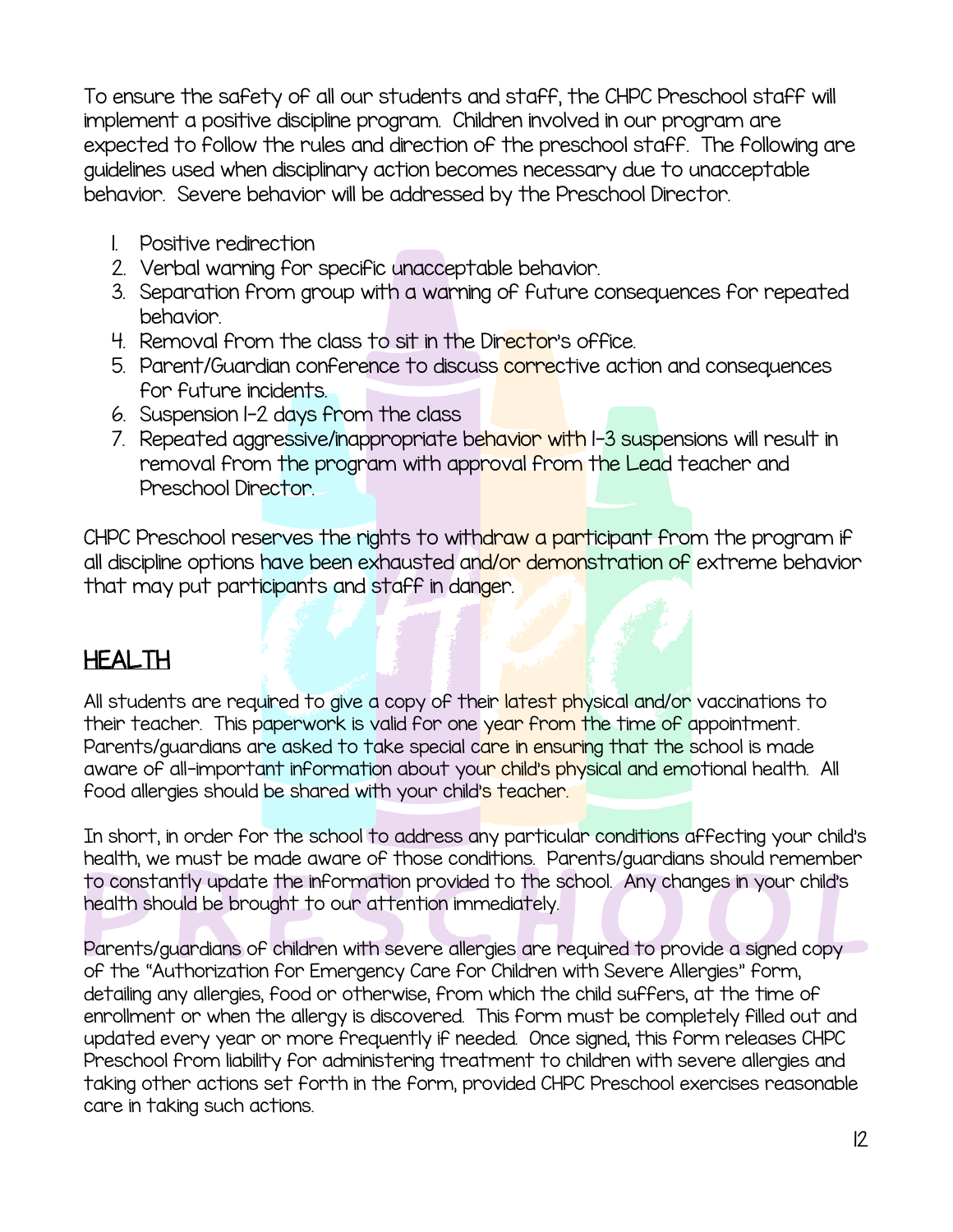#### ILLNESS

School is not a place for a sick child. If your child has a fever, stomachache, diarrhea, vomiting, a new cold, or is overly tired, please keep your child at home. If your child becomes sick while at school, we will call you to come pick your child up from school. If your child has a communicable disease, please let the director know by email or phone so that the parents of the children in school may be notified that this disease is present.

#### Children's Illness: Children should not come to school if he/she:

- $\triangleright$  Had a fever over 100 in the past 24 hours
- $\triangleright$  Has had diarrhea, vomiting, within past 24 hours
- $\triangleright$  Has been on an antibiotic less than 24 hours
- $\triangleright$  Suspected or confirmed throat or sinus infections
- $\triangleright$  Head lice, open lesions in the mouth or on the body
- > Any child who does not feel well and needs comfort.

#### **MEDICATION**

The Preschool staff will not dispense medication to any child in our program unless due to an allergic reaction.

Students with allergies must have the proper allergy forms completed and signed by a physician. A copy of the form will be on file in the student's classroom and the Preschool office. This form states exactly how and when medication should be given along with written permission from the parent to dispense the medication. This medication will only be Administered by the trained teacher or Director.

With certain medical conditions, urgency may necessitate immediate action. In these situations, other staff members may administer necessary treatments with parental permission in advance.

# **ACCIDENTS**

We strive to avoid accidents, however, if your child has an accident while at school, we will notify you immediately. If you cannot be reached, we will phone one of the adults listed on your emergency form. If necessary, your child will be taken to Holy Spirit Hospital, and we will continue to try and reach you.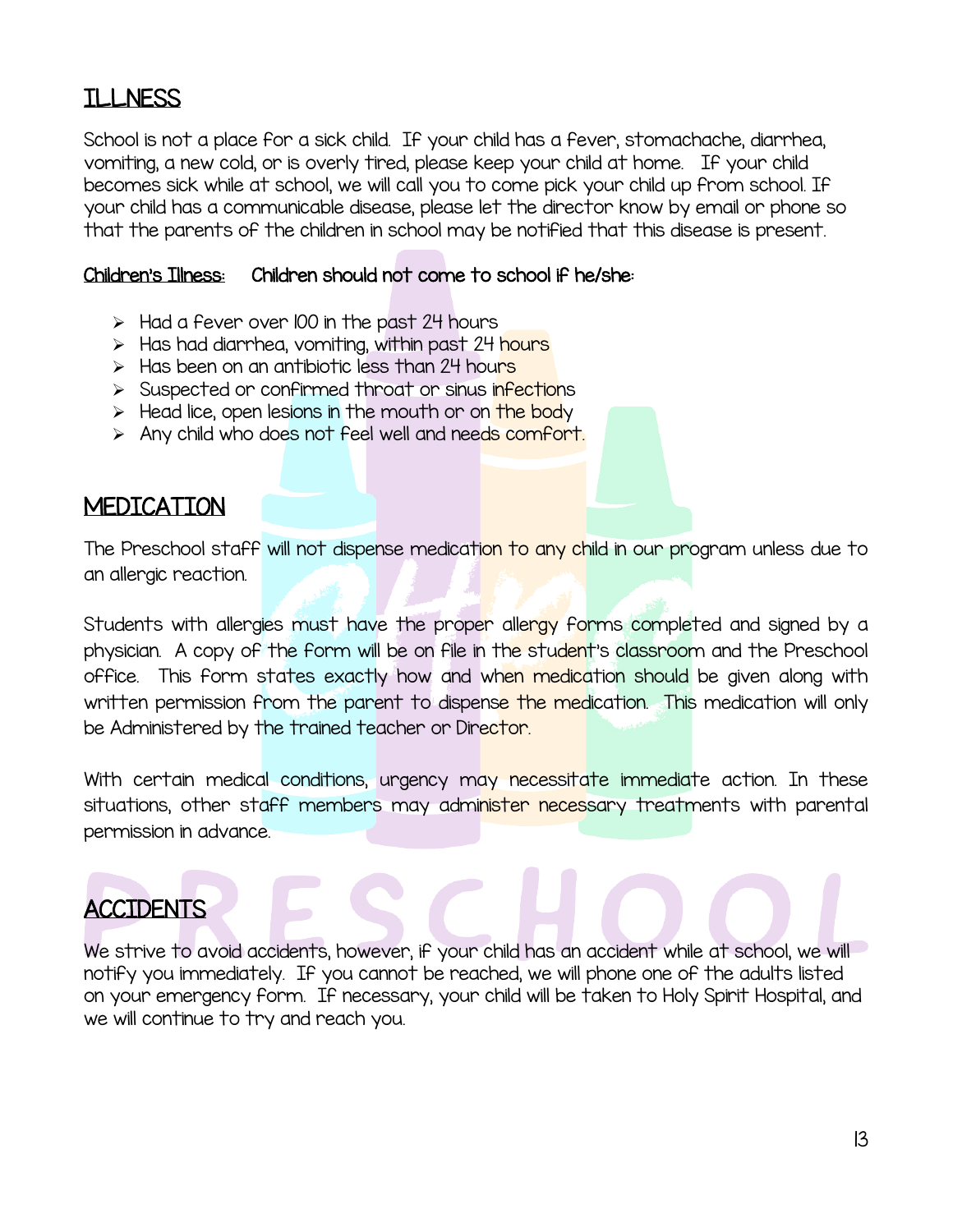If the child is away from the school on a field trip or other school activity, the same procedure will be followed, however, the child will be taken to the closest hospital. The Preschool carries accident insurance. If you would like more information about our policy, please see the Preschool Director.

#### FIRE DRILLS

CHPC Preschool conducts fire and emergency drills each school year. Parents/guardians and children will not be made aware of drill dates or times, as this is the most effective way to assess the effectiveness of our plans.

In the event of a real fire/emergency, the director will inform each classroom teacher that the school will be closing. All parents/guardians or emergency contact persons will be notified as quickly as possible. Parents/guardians will be asked to wait until the director has accounted for all staff and children then gives the staff permission to release children.

### INTRUDER / EVACUATION PLANS

In the event of an intruder or other emergency when we feel it is best to keep the children in the classrooms, the bells will sound in a series of 3 short rings. The bells will ring several times. At this point, teachers will move the children away from doors and windows and engage them in finger plays or quiet games if possible. They will wait to receive further instructions from the Director. Classroom doors will be locked. If necessary, the teacher will place a colored piece of construction paper in the window of the door to indicate the following:

Green: We are okay. Red: Someone is hurt, and we need help.

#### SAFE ALTERNATE LOCATION

Should the administration on CHPC Preschool or any emergency services personnel determine the building to be too dangerous to be occupied, the staff and children will walk to the Camp Hill Fire Department. Once the children are assembled here, the staff will begin contacting parents/guardians or emergency contact persons for pick up.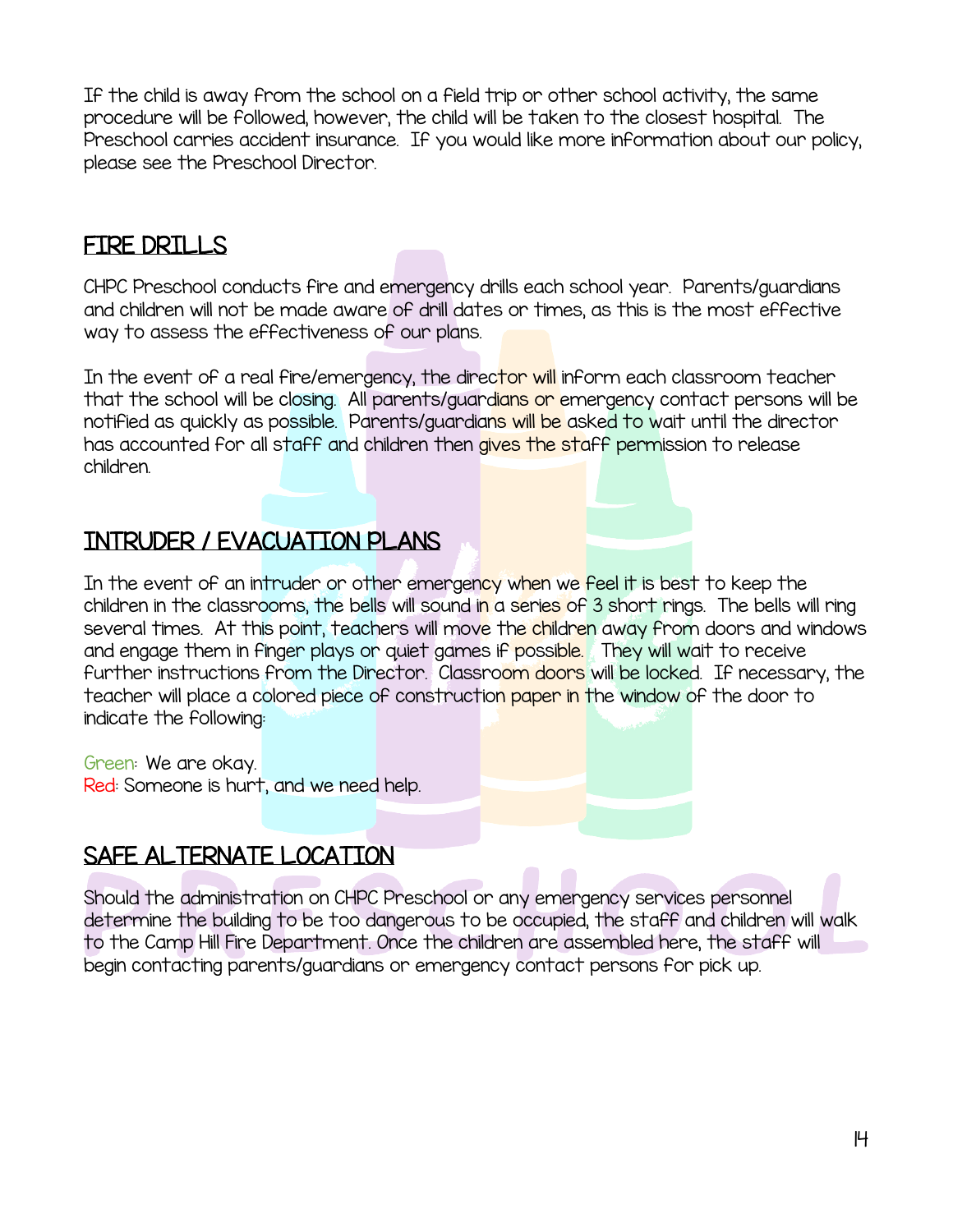#### FIELD TRIPS

Walking field trips are taken throughout the school year for our Next Steps 3s classes and older. Notices of trips and permission slips are sent home with each child. We do depend on parents to chaperone our field trips and without your help, these trips would not be possible. Your presence on a field trip is special to your child, so please make babysitting arrangements for other siblings, they are not to accompany us on any field trip.

#### CLOTHING

Please dress your child in *play clothing* that he on she can manage independently. Children are engaged in various activities during the morning: some of these activities can be messy, and or athletic in nature. Additionally, children participate in outdoor play daily, weather permitting. Due to these activities, children are required to be dressed in seasonably appropriate, comfortable clothing. Pants with elastic waistbands are preferred unless your child can manage snaps, belts, and zippers. The most appropriate type of shoes are rubber-soled sneakers.

#### ANIMALS

Please know that not all children are used to or even like animals. Some children (and adults) have allergic reactions when exposed to animals. Should an animal become aggressive and hurt someone, the Preschool is liable. Therefore, no animals are allowed at the CHPC Preschool or preschool functions.

#### **SNACKS**

If you would like to treat your child's class to a snack, please sign up on the teacher's snack calendar, usually posted outside the classroom. Please be mindful of the class allergy list when bringing in snack. If you have any questions about what items you can bring in, please contact your child's teacher. Keep the treat simple and nutritious. . Sharing a snack with your child's class is one way to help us keep our tuition and operating costs down. It also helps teach the child about sharing, consideration, concern for others and independence. Water is provided daily by the Preschool.

#### BIRTHDAYS

We enjoy celebrating your child's birthday, and your child enjoys sharing a treat with their classmates. Please keep the birthday treat simple; avoid balloons or other favors and be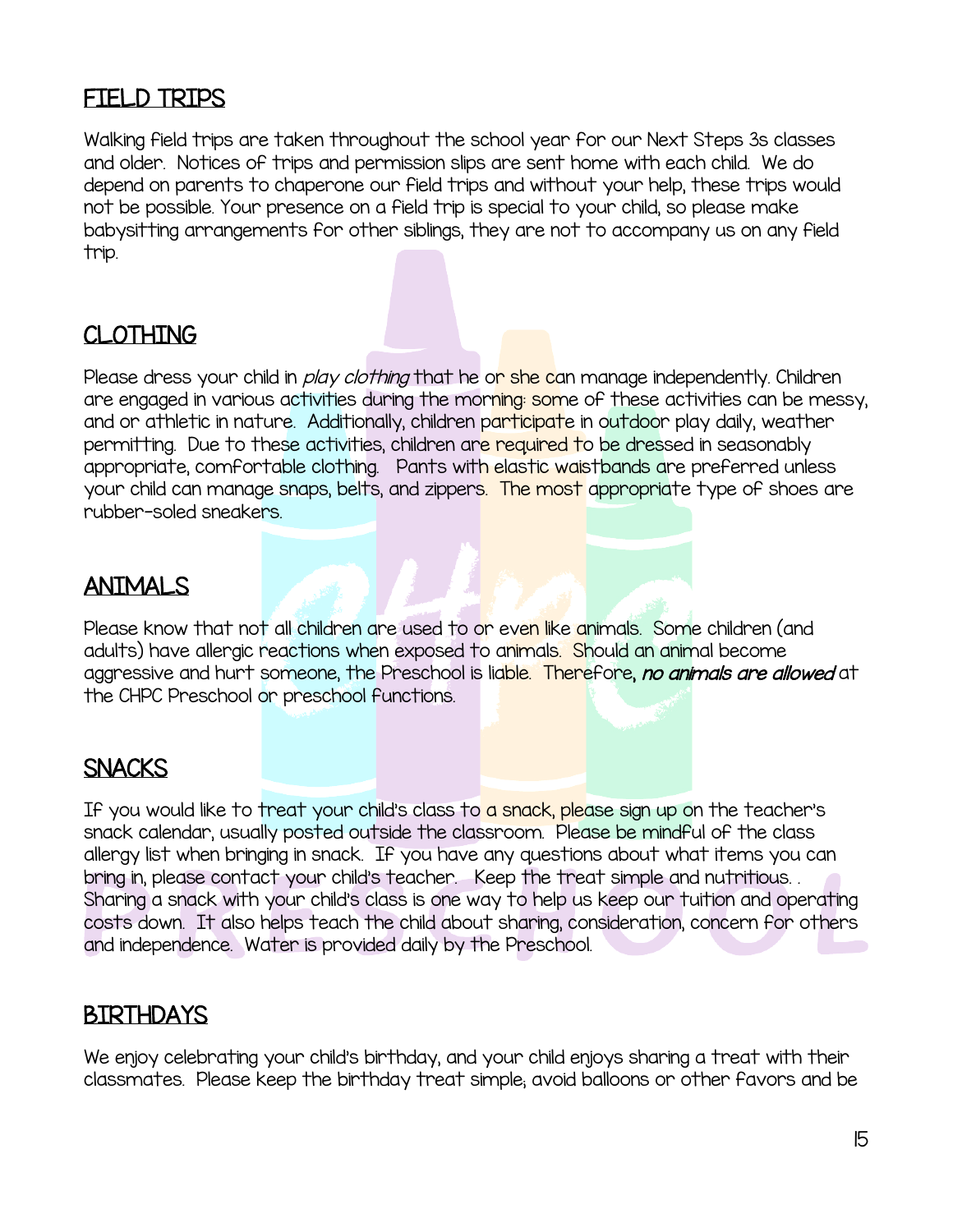mindful of class allergies. Children whose birthdays occur in the summer may bring in treats on their half-birthday.

### PARENT-TEACHER COMMUNICATIONS

Conferences are offered and are held at least once a year for children. If you have questions regarding your child's progress, please contact your child's teacher. If you have questions regarding the school and overall program, please contact the Director. Unless grandparents have written permission, conferences are for parents/guardians only.

To keep you informed of what is going on at school, you will receive regular updates regarding classroom activities from your child's teacher and any information pertaining to the Preschool at large can be found on the Preschool's website (www.chpcpreschool.org) or on *Facebook*. The Preschool is also on *Twitte<mark>r* and *Instagram*. Please take time to read in the stage of the School is also in the frame. The stage in the stage in the stage in the stage in the stage in the stage in</mark> this information; newsletters and flyers are published for your benefit, and you need to be informed of class and school happenings.

#### WONDERFUL WEDNESDAY

The Wonderful Wednesday program is an optional extra day for children enrolled in our Great Steps 3/4s, Big Steps 4s, and Pre-K classes beginning in October.

This program is designed to be an extra time of discovery, learning, and fun centered on a particular theme. Various members of the staff lead the program. Due to these extra activities, the cost is \$20 per session. Payment is due at the time of registration. If a parent attempts to enroll a child and does not remit payment and the class is full, the unpaid spot may be lost to another child. There are no refunds for this program, although spots may be "sold" to other parents/guardians. Forms will be distributed by your child's teacher. Extra forms are located at the top of the stairs by the Preschool office.

J

# LUNCH BUNCH

Beginning in October, we offer a program in which your child can pack a lunch and stay with children from other classes. This optional program is available to children enrolled in the 3, 4 and Pre-K programs. The fee for this program is \$10 per day. Parents/guardians will receive monthly Lunch Bunch forms at the end of each month. If interested, parents should complete the form, and return it along with payment to the Director. Lunch Bunch is offered on Tuesday and Thursday. There must be at least 6 children registered for Lunch Bunch to be held.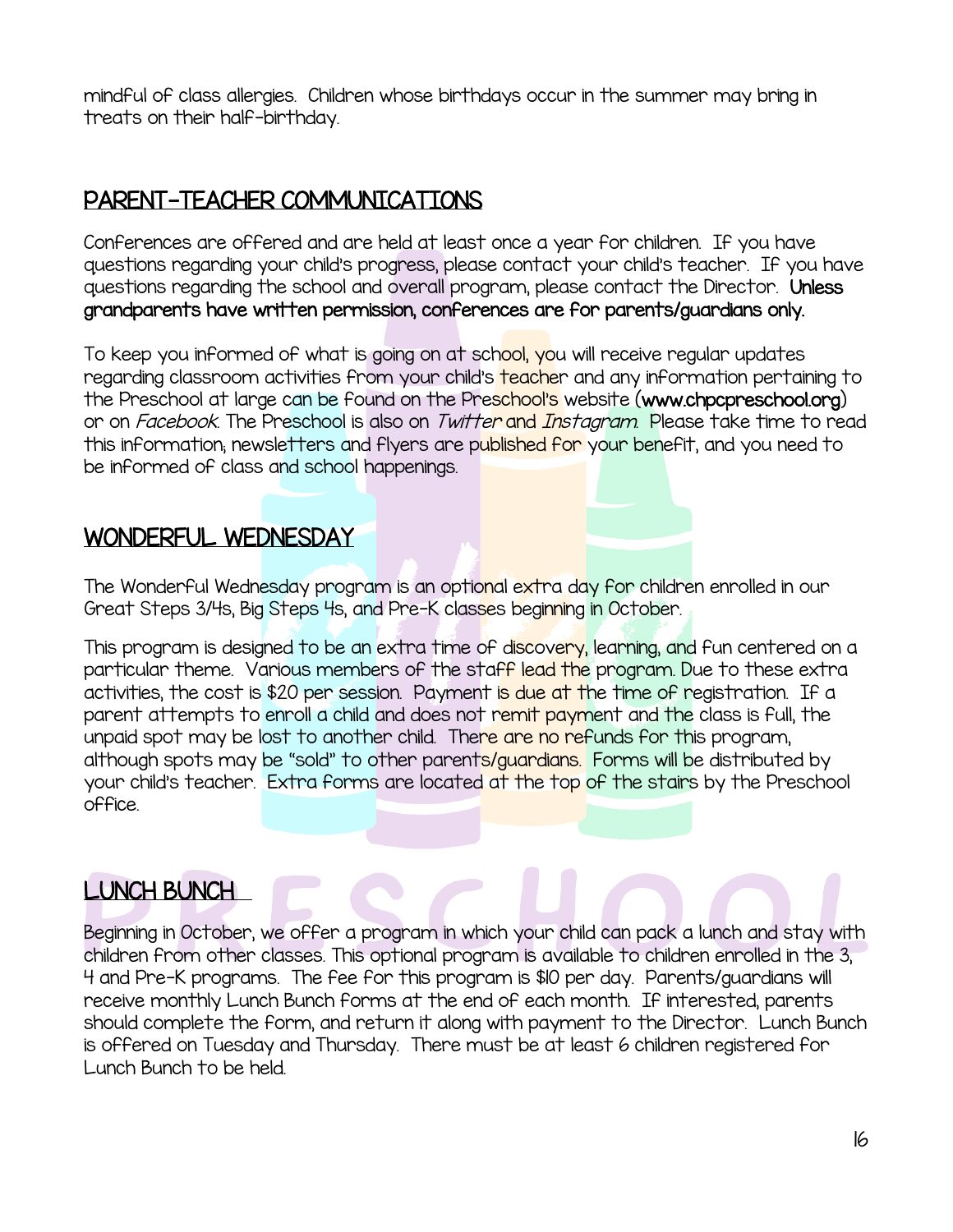The following guidelines are enforced for children who stay for Lunch Bunch:

- All children who stay for Lunch Bunch MUST be completely toilet trained. This means they should be able to handle their bathroom activities by themselves with little help. Children should possess the ability to tell when they need to use the bathroom without being reminded.
- There are no refunds given for this program, although spots may be "sold" to other parents/guardians and a credit given to be used for a future date.
- Payment is due at the time of registration.
- If determination is made that a child is not ready for this lengthened day, the Lunch Bunch staff member will notify the child's weekday teacher for consultation with the parents/guardians.

#### SUMMER PLAYGROUP

Summer Playgroup is a program offered to children that are enrolled in our program. It meets on Wednesdays throughout the summer from 9:30-11:00. The Summer Playgroup is designed to help keep students acclimated with the preschool throughout the summer. Information about Summer Playgroup and registration forms will be sent home in the spring. Cost of this program is \$10/per day.

#### CAMP CRAYON

Camp Crayon is a summer program offered to children that have completed our Next Steps 3s class or entering our Great Steps 3/4s, Big Steps 4s or Pre-K classes. . It meets for one week during August. Camp Crayon is designed to be a refresher class focusing on Shapes, Colors, Letters, Numbers and Writing with a fun theme. Information about Camp Crayon and registration forms will be sent home in the spring. Cost of this program is \$60.

# PARENT/GUARDIAN CODE OF CONDUCT

CHPC Preschool requires the parents/guardians of enrolled children behave in a manner consistent with decency, courtesy, and respect always. Several of our goals, discuss enhancing our environment in which a child can grow, learn, and develop. Achieving this environment is not only the responsibility of the CHPC Preschool staff but is the responsibility of each parent, guardian, or adult who enters the school.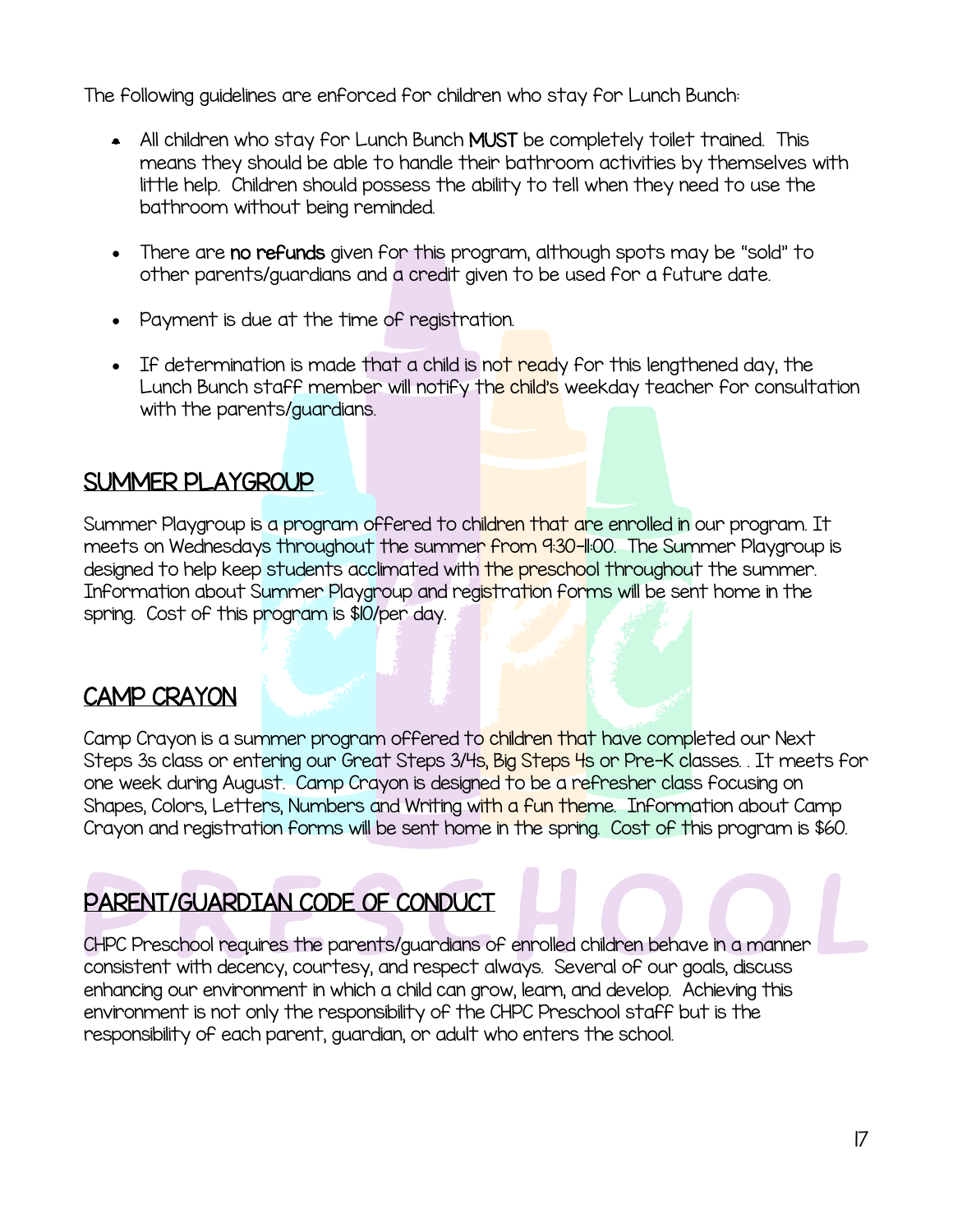The following actions are not permitted at CHPC Preschool:

- Cursing or the use of other inappropriate language
- Threatening of employees, children of other parents or adults associated with CHPC Preschool.
- Physical or abusive punishment of your child or other children at CHPC Preschool
- Confrontational interactions with employees or other parents/guardians or associates of CHPC Preschool.
- Violating the confidentiality policy
- Smoking on CHPC property

The Camp Hill Presbyterian Church provides the Preschool with a safe and well-kept environment. The school occupies the Christian Education Wing of the building. Those of us involved with the Preschool need to help maintain this safe environment, cooperate, and behave with the church's expectations of our building use.

These expectations include the following:

- Enter and exit the building only in the Kuhn Education Wing. There are many offices and rooms in the church building where meetings, classes, counseling, and funeral services take place. We need to respect the needs and space of the church staff and business.
- If you socialize outside the building, before or after school hours, please do so on the side of the preschool next to the firehouse. Please keep your children out of the garden areas, trees and shrubbery around the church building along with the walls by the entry way and front porch of the church. These requests are for their safety as well as for the maintenance of the building and grounds.
- When visiting in a classroom, you must sign in and out in the Visitors Book. This is located on the table by the Preschool Office.

Parents/guardians are required to always follow all safety procedures. These procedures are established to help in ensure the safety and best interest of the employees, children, and associates of CHPC Preschool. Thank you for cooperation in this matter.

# CHPC PRESCHOOL PARENT ASSOCIATION

As a family member of a child attending the preschool, we encourage you to get involved with our Parent Association. The CHPC Preschool Parent Association is like a PTO in an elementary school. They are a group of parent/guardian volunteers along with the Preschool Director that plan various activities throughout the year. Meetings are every other month, start at 9:35 and last around an hour. The PPA will meet in the CHPC library.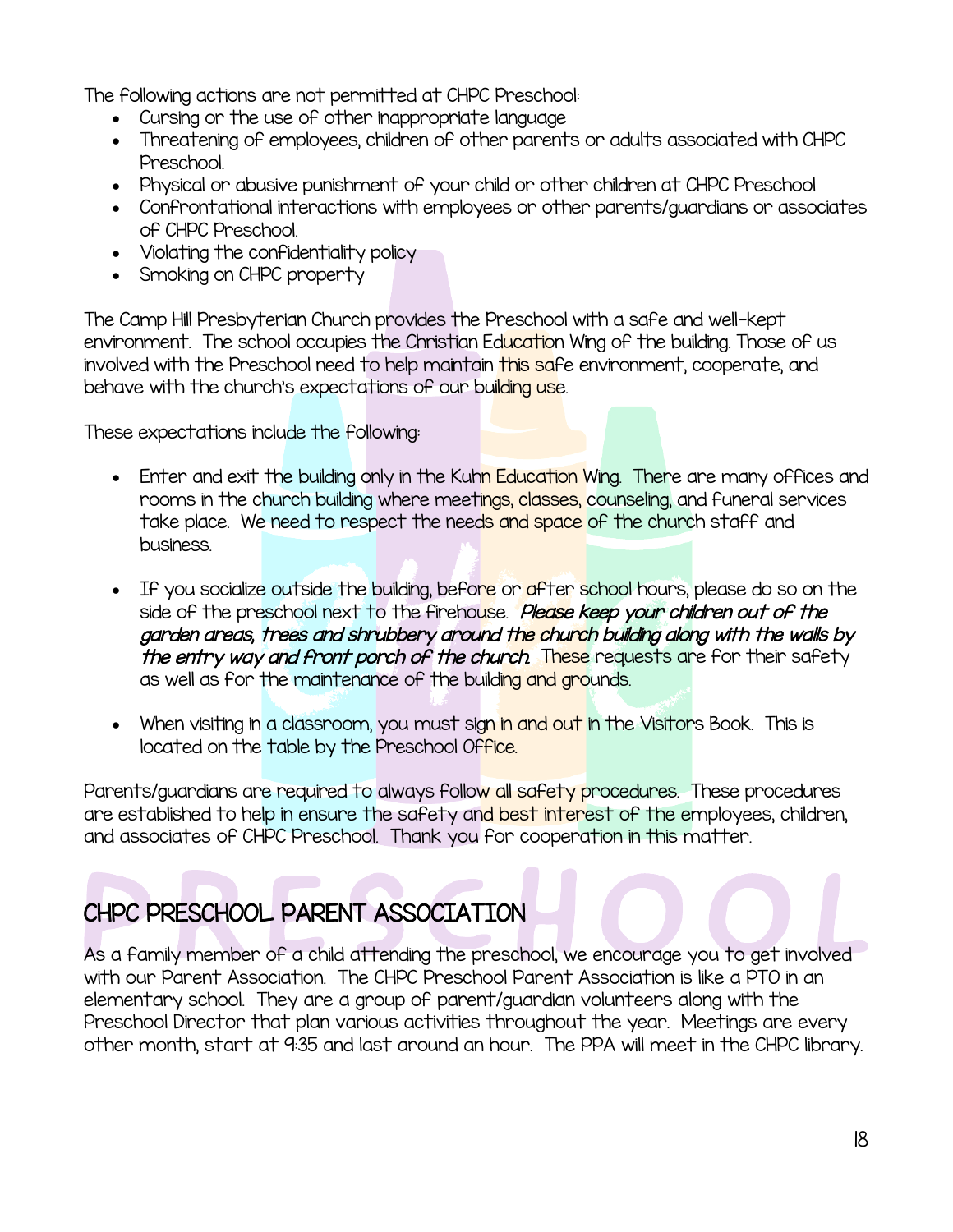The PPA would like to have at least a few representatives from each class that could help with activities and attend meetings. You may come to one or all the meetings. Younger siblings are also welcome. We would love to have you join us.

The following is a list of some of the activities that the committee will help plan:

- School pictures
- Any health screenings (vision, hearing, and speech)
- Thanksgiving food drive
- Christmas Giving tree
- Teacher Appreciation week
- Teacher Birthdays
- Fall Harvest Festival
- Art Show
- End of the year events

#### KEY RESPONSIBILITIES OF PARENTS AND GUARDIANS

- Love, support and nurture your children in all that they say and do.
- Provide necessary and accurate information on registration and emergency forms.
- Ensure that you have turned in a copy of your child's latest physical and/or vaccinations.
- Drive carefully in and around the building
- Turn off your cell phone!
- Send your child to school in clothes s/he can manage himself and that are suitable for play.
- Deliver directly to his/her teacher and pick up child on time.
- Always leave your child with an adult. DO NOT leave unattended children in your vehicle, even for a few moments.
- Keep children home when displaying signs of illness.
- Arrange to get your child promptly if he/she becomes ill during school.
- Notify the school when your child will be absent or of any planned changes in attendance.
- Take change of your child's safety. Keep children under control [before](http://www.ucumpreschool.com/#before or after school) [and after school.](http://www.ucumpreschool.com/#before or after school)
- Contact your child's teacher when you have a question or concern.
- Attend conferences as requested to discuss child's progress.
- If you are visiting, please sign in with the director.
- Use only covered beverage cups in our hallways.
- Check your child's backpack daily.
- Read newsletters, notices, and other important information
- Pay tuition on time
- Know that our outside doors are locked, and you may need to ring the doorbell at the apple door for admittance.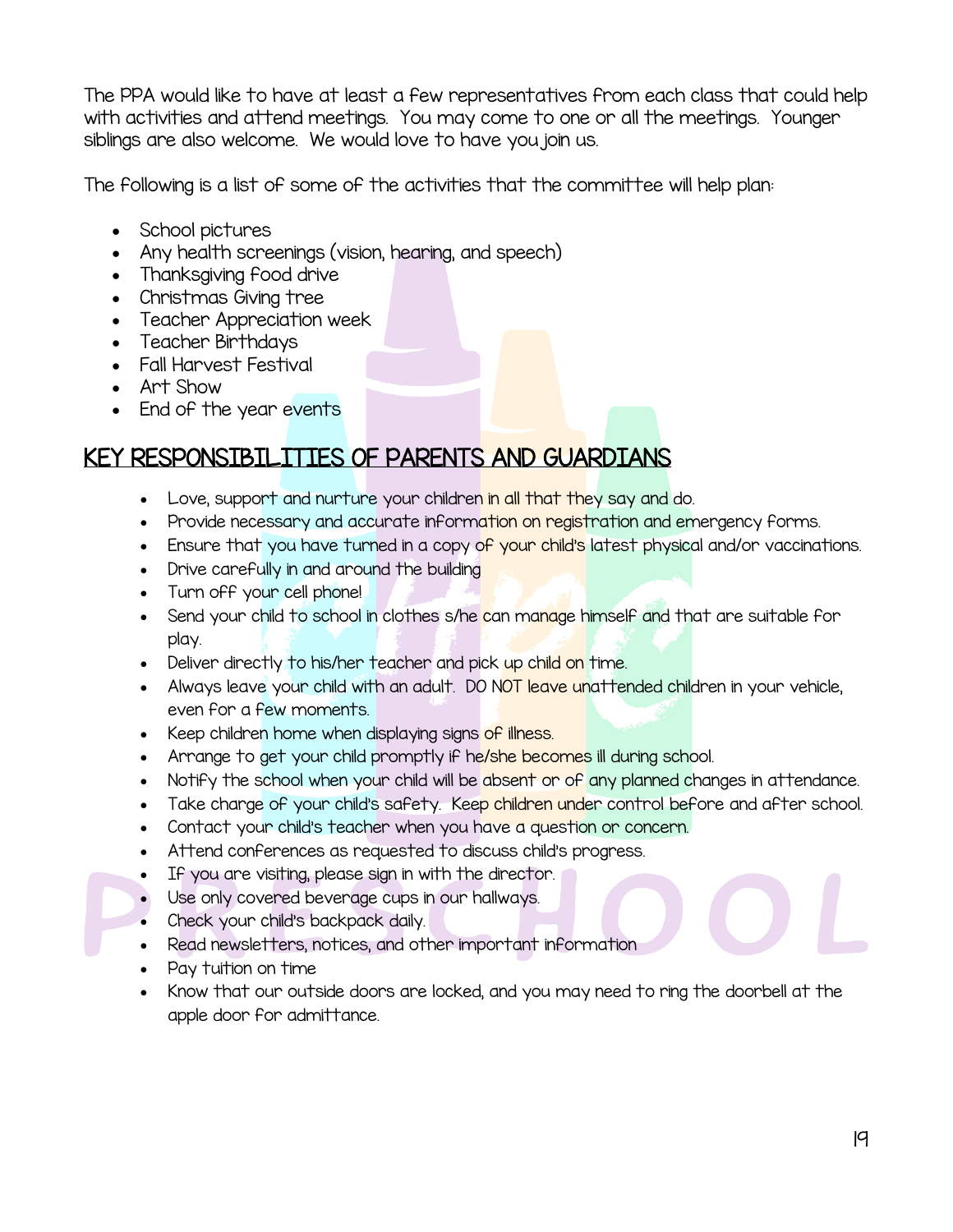#### CHPC Preschool Calendar for 2021-2022

. The following calendar is subject to change with notification. Thank you!

#### August

31 Staff – First Aide/AED/CPR training

#### September

- Teacher In-Service
- 9 Back-To-School Night
- 10 Classroom Visitation/Open House
- 13 School year begins

#### October

- 5 Lunch Bunch Begins
- 6 Wonderful Wednesday Begins
- 8-II Closed Columbus Day Weekend
- 12 Classes Resume

#### November

- 2 Closed Election Day
- 10 Fall Harvest Festival
- 22-29 Closed Thanksgiving Break
- 30 Classes Resume

#### December

20-31 Christmas Break

#### January

- New Year's Day
- 3 Classes Resume
- 10 In-House Reg. Begins for 22-23
- 14-17 Closed MLK Day Weekend
- 19 Classes Resume

#### **February**

- 7 New Student Registration Begins
- 18-21 Closed President's Day Weekend
- 22 Classes Resume

#### **March**

 7-11 Conference Week 18 Spring break

#### April

- 14-19 Closed Easter Break (possible snow make up days)
- 20 Classes Resume

#### **May**

- 9-13 Art show
- 20 Classes End